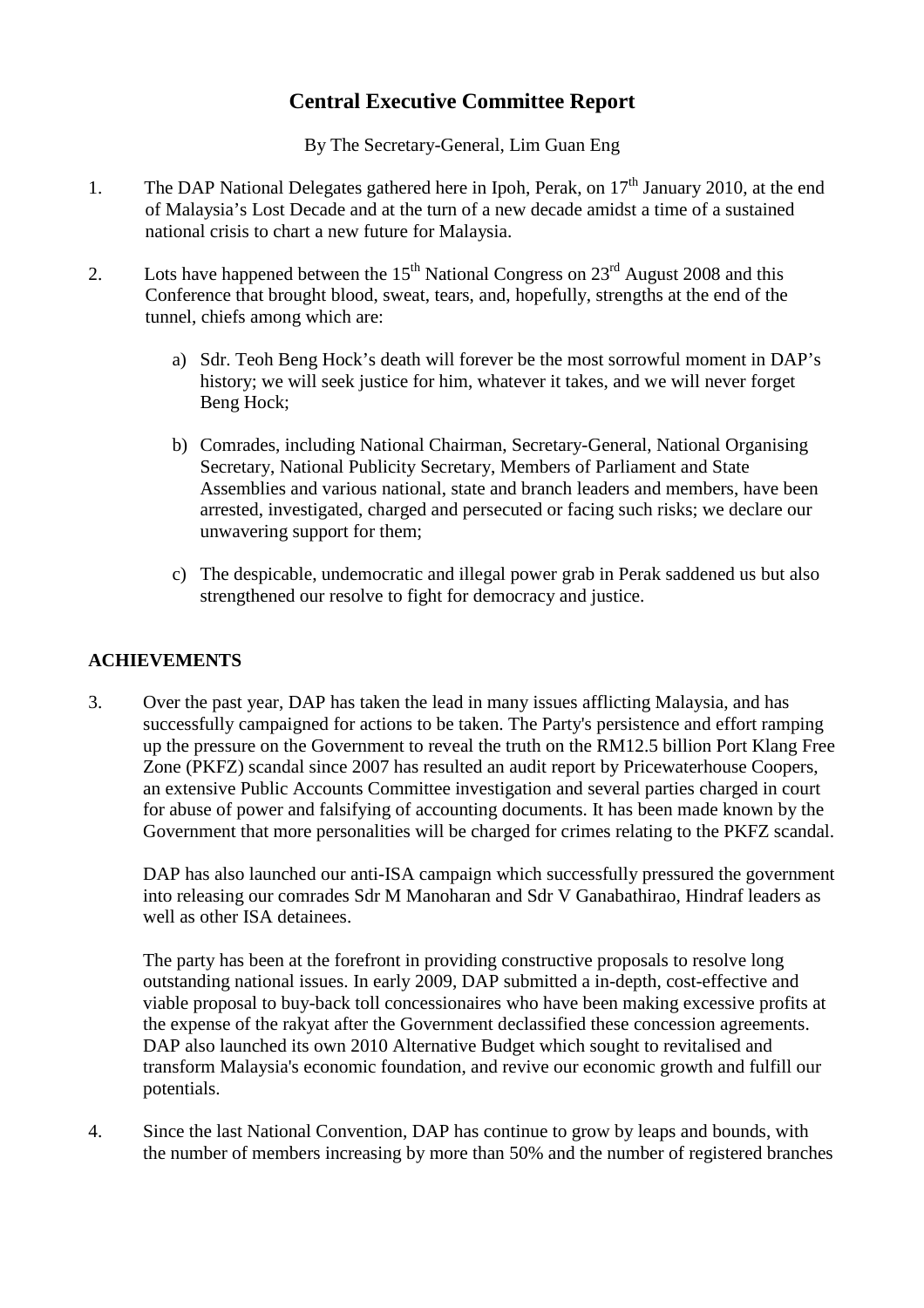hitting a record of 700. The party is committed to recruiting more members who firmly believe in our social democratic principles as well as those who can help us implement our vision of a competent, accountable and transparent government administration.

After the jubilation of the March 2008 general elections, the Party has gotten down to work with our new coalition partners and today we have successfully forged stronger bonds with our Pakatan Rakyat partners. Our determination to prove the sceptics wrong, and that the new coalition is able to withstand any internal differences plus attacks by Barisan Nasional has culminated in the recently concluded inaugural Pakatan Rakyat Convention where the Common Policy Framework was successfully launched.

## **THE BIG PICTURE**

5. Between the Congress in August 2008 and now, the world is a different place.

The financial crisis resulted in a global power shift not seen in decades. Asia is on the rise while the United States, Malaysia's export destination for the last forty years at least, will consume much less of our manufactured goods than before. A change of emphasis in our economy is needed: from mainly manufacture for working class Americans to providing value-added services and products to the new middle class in Asia and beyond.

6. But Malaysia has lost its bearing in the New World Order. And the world does not stand still to wait for us. Malaysia nowadays only features in international news when there is a bad news. Otherwise we disappear from the international radar altogether. The recent religious violence is a case in point.

It is stuck in a low skill, low productivity and low wage toxic mix. According to a World Bank report, only 25 percent of our labour force is engaged in skilled work. 60 percent of Malaysian families live with a monthly household income of less than RM 3,000. Skilled Malaysians are voting with their feet while we feed a huge unskilled foreign labour population.

7. In terms of governance, Malaysia is like a runaway train waiting to crash.

The national budget ballooned thrice over the last decade, operational expenditure nearly doubled in the last five years. The federal civil service increased by a third in the same period from less than 900,000 to nearly 1.3 million personnel.

- 8. Yet the rise of public spending unfortunately coincided with a visible decline of the provision of public goods and services, among which the rapid deterioration of public safety, the decline in the quality of education and healthcare, and the shocking shoddiness of public works threaten the lives of Malaysians and the future of the country.
- 9. Corruption, cronyism, collusions and outright stealing epitomised by the lost of the two fighter jet engines and many other instances are rampant and beyond rescue. The wealth of our nation, especially in the form of petroleum, has been depleted like no body's business. Privatisation has gone awry long ago and continues to haunt Malaysians.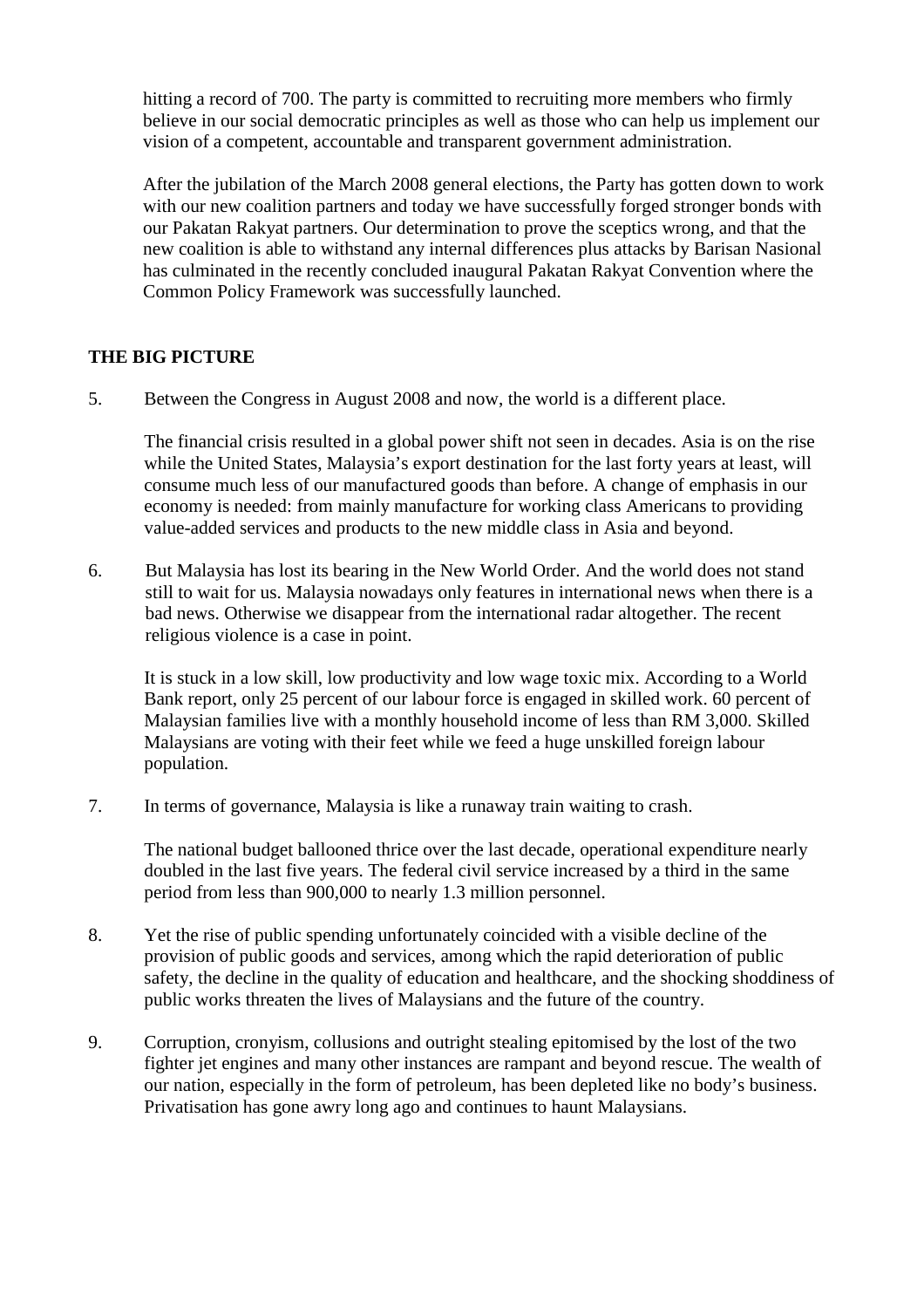- 10. Decades of bigotry, racism, and religious intolerance have come home to roost when Malaysia should have been the international model for multi-ethnic, multicultural, and multi-religion coexistence, tolerance, mutual respect and understanding.
- 11. The only response the government-of-the-day could provide is a series of cosmetic initiatives dubbed National Key Result Areas and Key Performance Indexes with no political will at all to ask the hard question of structural reform that takes into consideration the global shift and the yearning of vast Malaysians for a freer, more democratic and equitable society with clean government.

## **MUAFAKAT TRANSFORMASI MALAYSIA**

- 12. In short, Malaysia is waiting for a profound change but there is a leadership vacuum. Together with our partners in Pakatan Rakyat, it is our responsibility and obligation to Malaysians of this generation and also those yet to vote and yet to be born to answer the call for leadership for real change and reform. Let us reiterate our commitment to the consolidation of Pakatan Rakyat to provide a viable alternative to Barisan Nasional and form the next Federal Government based on Pakatan Rakyat's Common Policy Framework "*Muafakat Rakyat*".
- 13. We must be able to bring substantive reforms to the states that we govern, quickly. Our performance, or the lack of it, in the states will either be held against us or propel us to national power. We must go beyond cosmetic change.
- 14. We must not just be the default choice of the voters merely because our traditional opponents are destroying themselves by the day in infighting. We must be the compelling attraction that the voters coalesce around.
- 15. It is crucial to note that there is only one middle ground in Malaysian politics, and it is the middle ground that matters. Make no mistake that the middle ground will decide which coalition will govern next.
- 16. To embrace the middle ground, Pakatan Rakyat must be seen as moderate and inclusive and distance and differentiate ourselves from our exclusive, racist, extremist opponents.

The DAP stresses that true national unity can only be achieved if the nation practices the spirit of MALAYSIAN FIRST which professes common universal values of democracy, freedom, justice, integrity and human dignity and provides for equal opportunity for all, that ends divisions based on race, religion, creed and gender, and that unites all Malaysians to face the rapidly changing world as one people. We urge all Pakatan Rakyat parties to pursue steadfastly a new *muafakat* amongst Malaysians to herald a second nation-building process

We also express concern that Malaysian citizens in Sabah and Sarawak have been marginalized and left behind in most aspects and vow to bridge the gap between the two sides of the South China Sea and improve the wellbeing of all;

#### **THE NEXT 18 MONTHS**